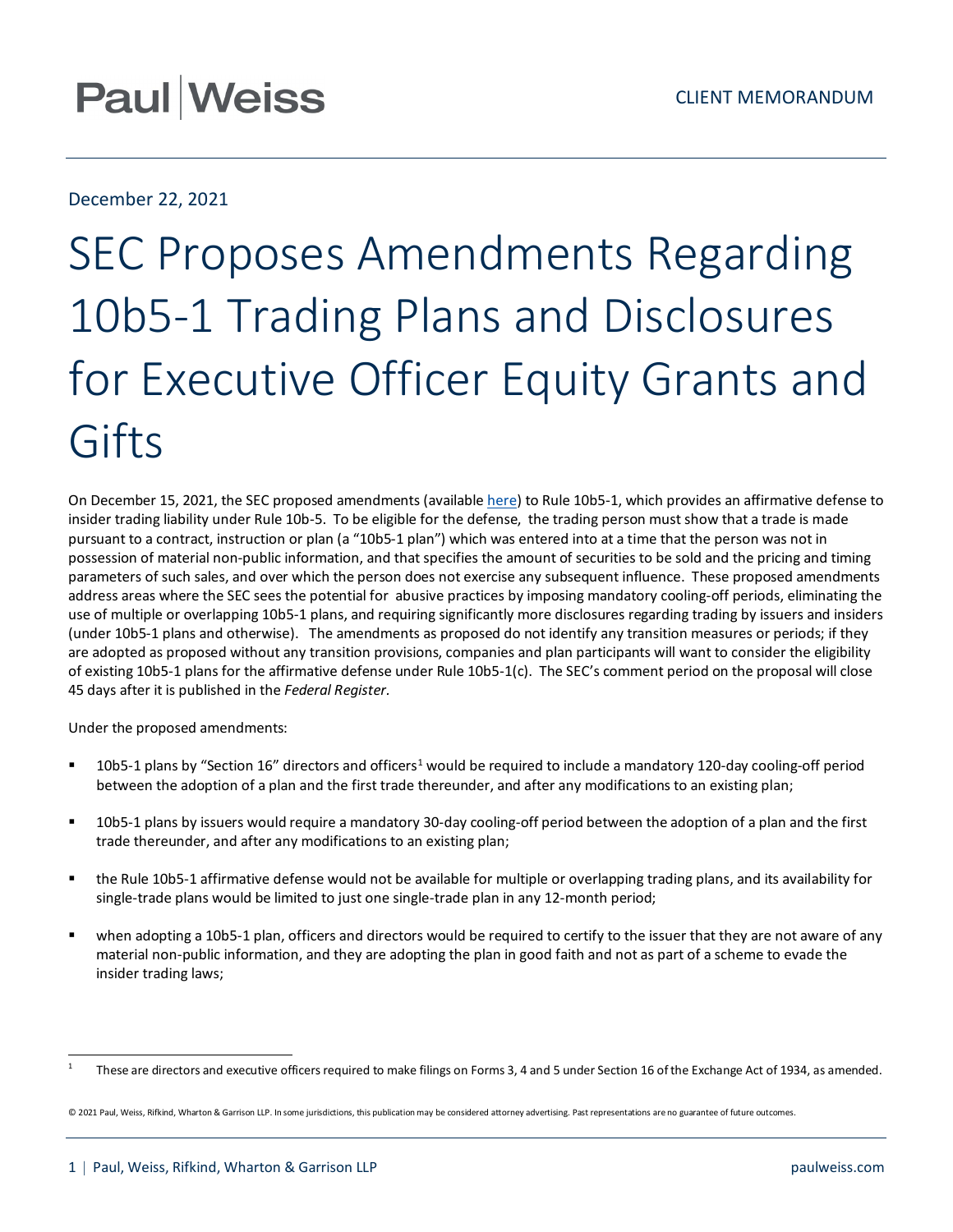- issuers would be required to disclose, on a quarterly basis, information regarding the adoption and termination of 10b5-1 trading plans and other trading plans, by the issuer and its officers and directors;
- issuers would be required to disclose whether they have adopted an insider trading policy and to describe such policy;
- **EXECT** issuers would be required to provide new annual quantitative disclosures regarding equity award grants made within 14 days before or after the issuer's disclosure of material non-public information (including earnings releases); and
- gifts by insiders would need to be disclosed within two business days on Form 4 (instead of on a Form 5 due 45 days after the company's year-end).

#### **Cooling-Off Periods**

Currently, trading under 10b5-1 plans may commence on the same day the plan is executed, although many plans do include a cooling-off period. To reduce the risk that insiders may benefit from material non-public information at the time they adopt a 10b5-1 plan, the proposed amendments would require 10b5-1 plans to include cooling-off periods between the entry into the plan and the first trade thereunder of 120 days for directors and officers, and 30 days for issuers. The 120-day cooling-off period in particular would mean that trading under a 10b5-1 plan generally would not commence until the results for the quarter in which the plan was adopted were announced.

These cooling-off periods would also apply to trades occurring after any modification of the plan. The cancellation of a trade would be deemed to be the termination of the plan and adoption of a new one, and require the observance of the cooling-off period before any new trades could occur under a subsequent plan.

#### **Limitations on the use of multiple or overlapping plans and single-trade plans**

To reduce the potential abuse of multiple and overlapping 10b5-1 plans and the potential to circumvent the proposed coolingoff periods, the proposed amendments limit sellers to just one 10b5-1 plan at a time. If, at the time the plan is entered into, a seller has other outstanding plans, or subsequently enters into additional plans, then the plans will not be eligible for the Rule 10b5-1(c) affirmative defense. In addition, the proposed amendments would limit sellers to just one "single trade" 10b5-1 plan (where all the shares covered by the plan are sold in one transaction) in any 12-month period.

#### **Certifications**

Under the proposed rules, at the time that they enter into a 10b5-1 plan, directors and officers would have to furnish certifications to the issuer that:

- they are not aware of material nonpublic information about the issuer or its securities; and
- they are adopting the contract, instruction, or plan in good faith and not as part of a plan or scheme to evade the prohibitions of Exchange Act Section 10(b) and Exchange Act Rule 10b-5.

These certifications would not be filed with the SEC. Rather, directors and officers would need to retain them for a period of 10 years. The SEC noted that the goal of the certification is to ensure that the director/officer is aware of their legal obligations, and that the certifications would not be an independent basis of liability under Exchange Act Section 10(b) and Rule 10b-5.

#### **Disclosures**

The amendments would require a number of additional disclosures by issuers and insiders.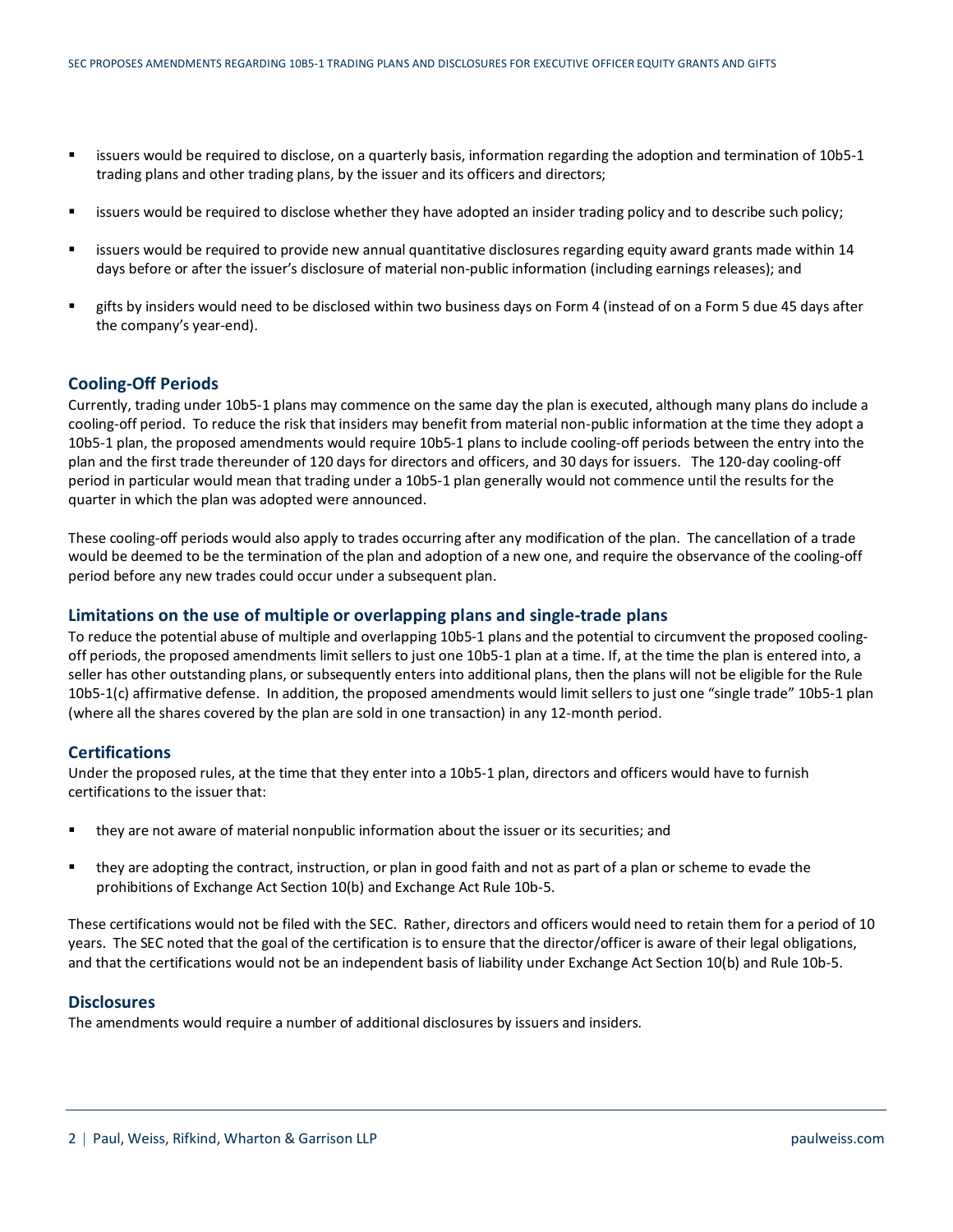#### **10b5-1 Plans**

Proposed new Item 408(a) of Regulation S-K would require issuers to disclose, on a quarterly basis in their Form 10-Q or Form 10-K:

- whether the issuer or any directors or officers have adopted or terminated any 10b5-1 plan or other contract, instruction or written plan to purchase or sell the issuer's securities; and
- **with respect to any such plan, a description of the material terms thereof, including:** 
	- the name and title of the director or officer, if applicable;
	- − the date of adoption or termination;
	- the duration; and
	- the aggregate amount of securities to be sold or purchased.

#### **Trading Policies**

Proposed Item 408(b) of Regulation S-K would require issuers to disclose annually in their Form 10-K and proxy statement:

- **•** whether they have adopted insider trading policies regarding trading by directors, officers and employees;
- $\blacksquare$  if they have not done so, to explain why not; and
- **f** if they have done so, to disclose those policies and procedures.

#### **Timing of Equity Award Grants**

The SEC has in the past expressed concern regarding the timing of grants of stock options, which have an exercise price based on the fair market value of the underlying stock at the time of grant, in proximity to the release of material non-public information. The SEC has also proposed new Item 402(x) of Regulation S-K, that would require in the annual meeting proxy and/or Form 10-K general disclosure regarding the issuer's policies and practices on the timing of certain equity grants (stock options, SARs or similar instruments) in relation to the disclosure of material non-public information. In addition, there would be specific disclosures regarding any such equity award granted to named executive officers (that is, the individuals for whom executive compensation disclosure is required in the annual proxy statement) within 14 calendar days before or after the filing of a periodic report on Form 10-Q or Form 10-K, an issuer share repurchase or the filing or furnishing of a current report on Form 8-K that contains material non-public information. Issuers would be required to present, in tabular format, the following information on a grant-by-grant basis:

- the name of the executive officer;
- $\blacksquare$  the grant date;
- the number of securities underlying options;
- the per-share exercise or strike price of the option award;
- the grant date fair value of each equity award;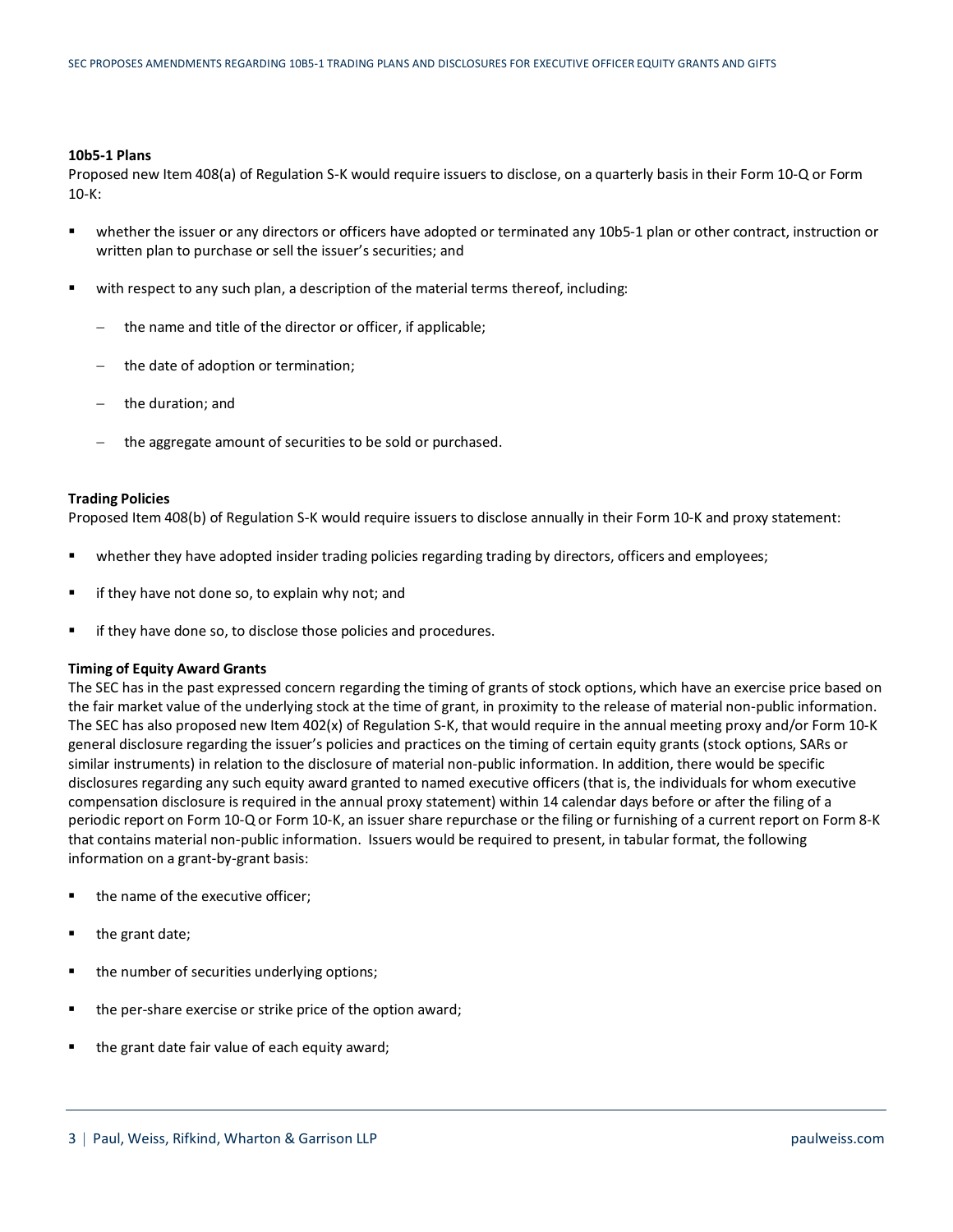- the market value of the securities underlying the award on the trading day before the disclosure of the material non-public information; and
- the market value of the securities underlying the award on the trading day after the disclosure of the material non-public information.

#### **Identifying 10b5-1 Plan Sales on Form 4**

In order to help investors and the public "better discern whether Rule 10b5-1 trading arrangements are being used to engage in opportunistic trading on the basis of inside information" the SEC has proposed requiring additional disclosures on Forms 4 and 5. Many Section 16 filers currently voluntarily report in Form 4 footnotes whether transactions are pursuant to 10b5-1 plans. Under the proposed amendments, they would be required to indicate, by ticking a box on the Form 4 or 5, whether the reported transaction is being made pursuant to a 10b5-1 plan and the date of adoption or modification of the plan, and would have the opportunity to provide additional relevant disclosures about the transaction.

#### **Gifts by Insiders**

Historically, Section 16 insiders have been permitted to report gifts of securities on a delayed basis on a Form 5 due within 45 days following the issuer's year end. Motivated by concerns that the delays in reporting gifts under Section 16 create the potential for abuse regarding the timing and valuation of such gifts, the SEC has proposed that any gift by a Section 16 insider must be reported on Form 4 within two business days of the gift.

\* \* \*